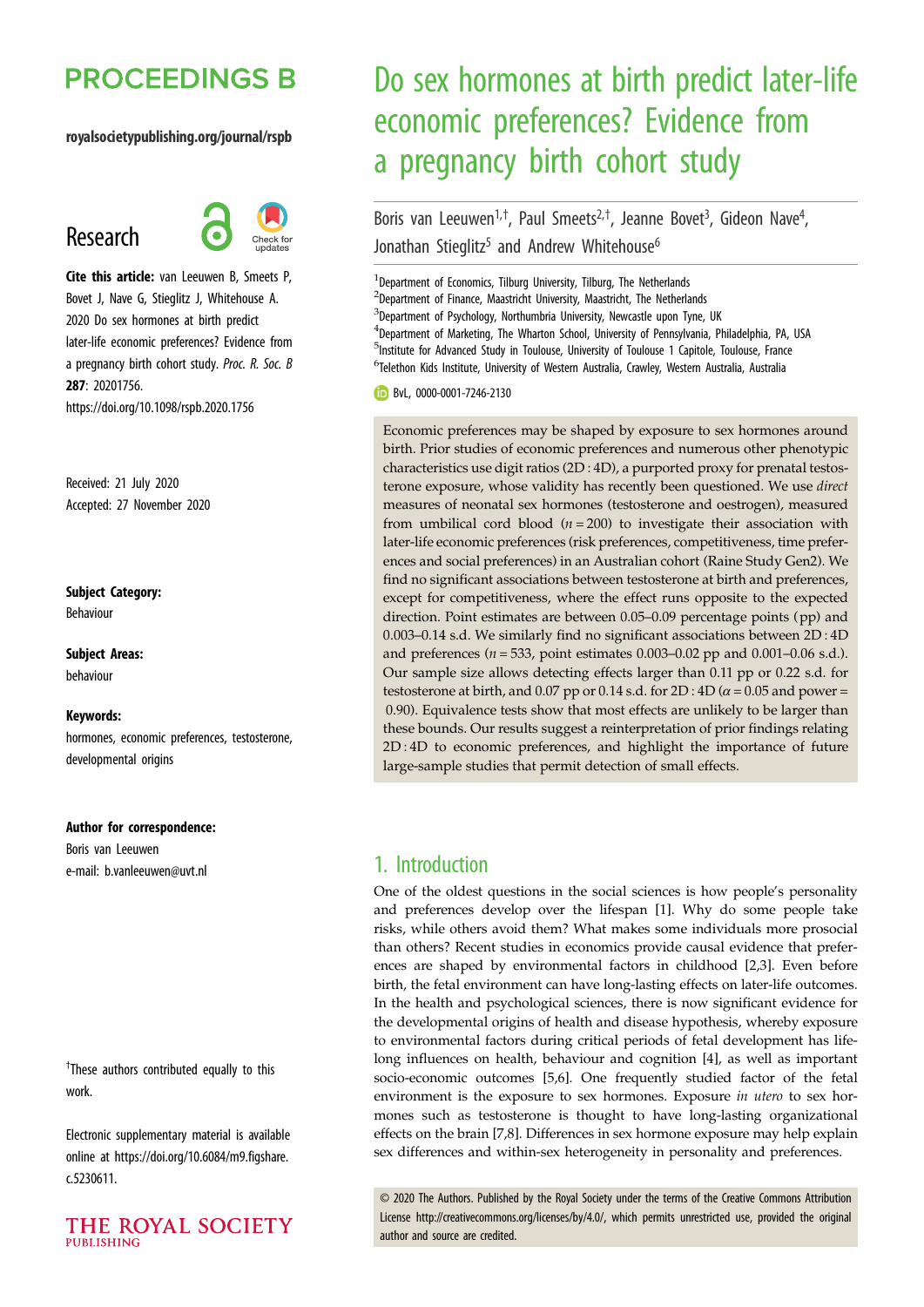In this paper, we focus on economic preferences. Economic preferences—such as risk preferences, competitiveness, patience and social preferences—are the building blocks of economic models. While we label these preferences as economic preferences, they are clearly relevant for other domains of human decision-making. Economic preferences are related to many decisions in daily life [\[9,10](#page-6-0)]. Risk preferences influence health behaviour, leisure activities and financial decisions [[11\]](#page-6-0). Competitiveness is associated with study choices and career paths [[12](#page-6-0)]. Social preferences predict whether people sacrifice resources to contribute to social welfare [\[13\]](#page-6-0) and predict socially responsible investment behaviour [[14](#page-6-0)].

A large literature links prenatal sex hormones with economic preferences. While several studies report significant relationships between prenatal testosterone exposure and risk preferences [[15](#page-6-0)–[17](#page-6-0)], time preferences [\[18\]](#page-6-0), trust [\[19\]](#page-6-0) and social preferences [[20\]](#page-6-0), other studies find null effects and conflicting evidence (for reviews, see Apicella et al. [\[21](#page-6-0)], Parslow et al. [\[22](#page-6-0)] and Neyse et al. [\[23](#page-6-0)]). The role that hormones play in the development of preferences is, therefore, not well understood.

The vast majority of previous studies use adult digit ratios (2D : 4D) as a proxy for prenatal androgen and oestrogen exposure. 2D : 4D is the ratio of the length of the second digit to the length of the fourth digit. It is, therefore, minimally invasive and easy to measure. Researchers introduced 2D : 4D as a possible proxy for prenatal testosterone based on the observation that adult men have relatively longer fourth digits than adult women [[24\]](#page-6-0). Subsequent studies suggested that digit ratios are influenced by testosterone exposure during pregnancy [[25](#page-6-0)–[28](#page-6-0)]. Since then, the number of studies relating 2D : 4D to diverse outcomes has exceeded 1400 as of 2019 [\[29](#page-6-0)]. Outcomes include aggression, sexual orientation, sports performance, risk taking and prosocial behaviour.

Yet the validity of 2D : 4D as a proxy for prenatal testosterone exposure has recently been called into question [\[29,30](#page-6-0)]. While studies using amniotic fluid sometimes find correlations between testosterone levels and 2D : 4D, sample sizes are small and results are inconsistent [\[25,28](#page-6-0)]. Digit ratios change after birth [\[31](#page-6-0)–[33\]](#page-6-0), contradicting the initial hypothesis that these ratios are fixed prenatally. Moreover, a study of individuals with complete androgen insensitivity syndrome found that 2D : 4D variance was similar to controls, suggesting sources of variability that cannot be attributed to androgenic influences alone [[34\]](#page-6-0). Studies among Hadza hunter–gatherers of Tanzania show that purported sex differences in 2D : 4D are not universal [\[35](#page-7-0)]. There is also ongoing debate as to whether 2D : 4D sexual differentiation is the product of an allometric shift in shape rather than androgenic influences per se [\[36](#page-7-0),[37\]](#page-7-0). A recent study found no correlation between 2D : 4D and testosterone measured at birth from umbilical cord blood [[38\]](#page-7-0). Clearly, studies using other hormonal measures are needed.

An ideal study design would relate direct measures of fetal sex hormones to later-life preferences. But sampling human fetal tissue or experimentally manipulating fetal hormones is not feasible for obvious ethical reasons. Researchers instead must use proxies for fetal hormone concentrations during pregnancy. Currently, there is no 'gold standard' hormonal measure [\[39](#page-7-0)]. One possibility is to measure hormone concentrations in amniotic fluid, which requires amniocentesis. Yet amniocentesis is a high-risk procedure that is carried out only when there is a clinical justification, which would introduce selection bias.

Our study, therefore, uses direct measures of neonatal sex hormones collected at birth from umbilical cord blood. Umbilical cord blood is thought to reflect hormone exposure during late gestation [[39\]](#page-7-0). Robust sex differences in cord blood hormone measures have been found [\[40,41](#page-7-0)]. It is possible that critical periods for hormone exposure and neurodevelopment occur earlier in gestation. While causal evidence for humans is lacking, nonhuman animal models suggest that separate critical periods exist for genital and neurodevelopmental effects of hormone exposure. Importantly, late gestation was found to be a critical period for neurodevelopment [\[42,43](#page-7-0)]. Umbilical cord blood measures can thus provide important new insights.

Our study has two main objectives. First, we link direct measures of sex hormones at birth to later-life economic preferences (200  $\leq$  *n*  $\leq$  217, depending on the measure). Second, we test the robustness of earlier findings regarding the relationship between 2D : 4D and economic preferences, but with a larger sample size (533  $\leq n \leq$  597, depending on the measure) than most previous studies. All main analyses were pre-registered (see [https://osf.io/xt8s6/?view\\_only=](https://osf.io/xt8s6/?view_only=eb37d6b404e94fd3b9c8952424d588f3) [eb37d6b404e94fd3b9c8952424d588f3\)](https://osf.io/xt8s6/?view_only=eb37d6b404e94fd3b9c8952424d588f3). We collected data as part of the ongoing Raine Study, a large and well-studied Australian cohort [\[44](#page-7-0)]. Between 1989 and 1991, 2900 pregnant women from Perth, Western Australia, volunteered to participate in the Raine Study. In the present study, we conducted incentivized experiments measuring the economic preferences of the offspring (Raine Study Gen2) when they were 25–27 years old. We consider a diverse array of economic preferences, namely those related to risk tolerance, competitiveness (willingness to compete), time preferences (patience), social preferences (positive and negative reciprocity, i.e. responding to a kind action with a kind action and responding to an unkind action with an unkind action, respectively) and also trust and dishonesty.

# 2. Material and methods

#### (a) Participants

Participants were recruited from the Raine Study. The Raine Study consecutively recruited pregnant women and their offspring from King Edward Memorial Hospital (KEMH) in Perth or nearby private practices between 1989 and 1991. Inclusion criteria were gestational age between 16 and 20 weeks, English language skills sufficient to understand the implications of participation, an expectation to deliver at KEMH and an intention to remain in Western Australia to facilitate future follow-ups. Ninety per cent of eligible women agreed to participate in the initial wave [\[45\]](#page-7-0). The offspring and families have participated in regular follow-up assessments [[44](#page-7-0)]. At the time of the present study, the offspring (Raine Study Gen2; participants for the current study) were between 25 and 27 years old. The cohort design of the Raine Study allows us to combine existing measures (in particular sex hormones measured at birth and 2D : 4D measured later in life) with economic preferences measured in our experiments.

All active Raine Study participants within the cohort were invited to take part in the present study. A total of 1500 participants were invited, of which 742 (448 women, 294 men) participated, of which 661 completed all experiments and survey questions. The experiment was conducted online, and participants received a link via email with their personal login details. All participants provided informed consent at the beginning of the study. The study was pre-registered [\(https://osf.io/](https://osf.io/xt8s6/?view_only=eb37d6b404e94fd3b9c8952424d588f3) [xt8s6/?view\\_only=eb37d6b404e94fd3b9c8952424d588f3\)](https://osf.io/xt8s6/?view_only=eb37d6b404e94fd3b9c8952424d588f3) and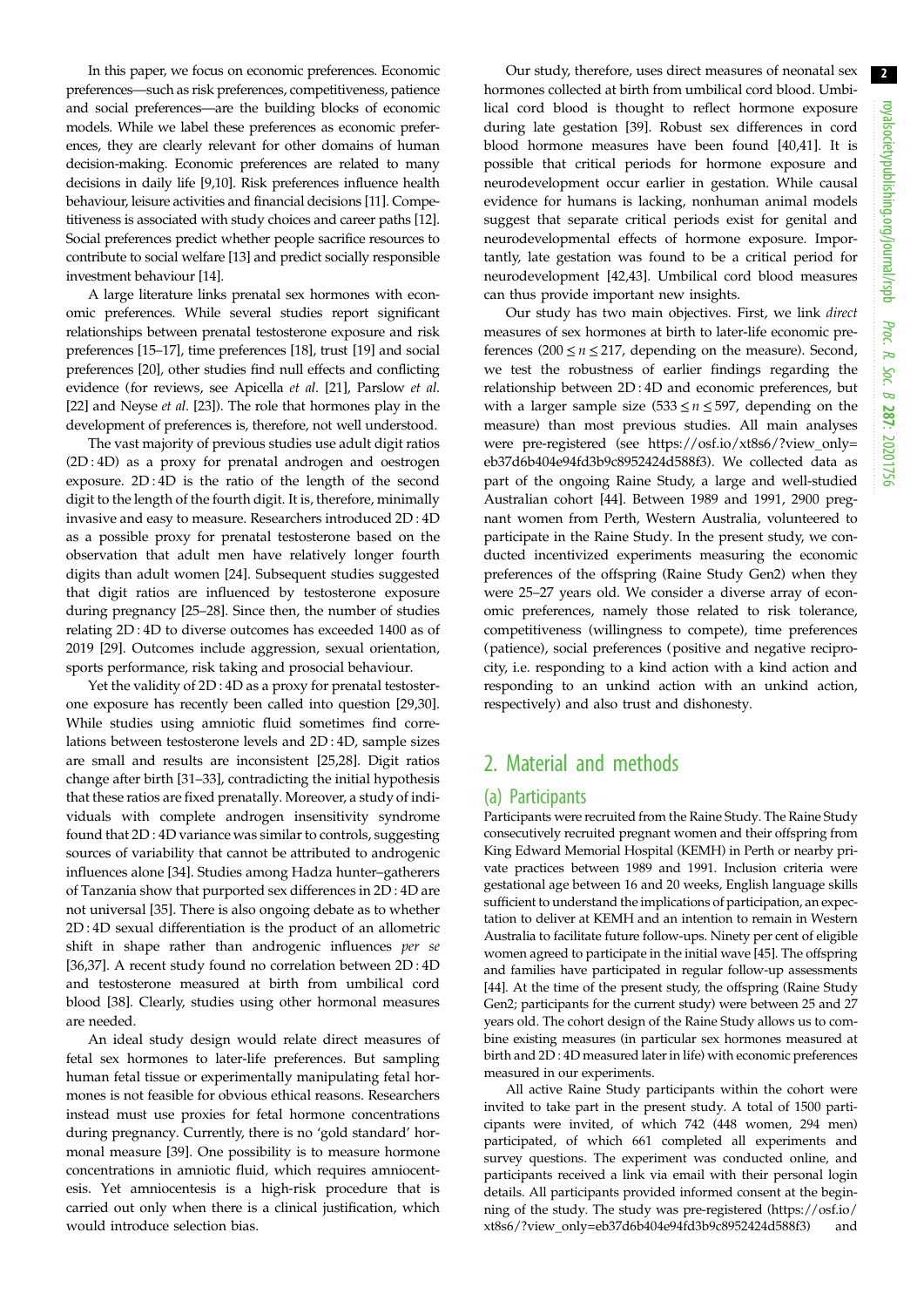ethics approval was obtained from the Human Research Ethics Office of the University of Western Australia.

#### (b) Experimental and survey measures

The experiment consisted of five incentivized tasks and several survey questions. Risk attitudes were measured both using the incentivized method of Eckel & Grossman [\[46\]](#page-7-0) and a self-reported measure based on Dohmen et al. [\[11](#page-6-0)]. To measure competitiveness, we used a version of the task developed by Niederle & Vesterlund [\[47\]](#page-7-0), adapted for online use by Buser et al. [[48](#page-7-0)]. Patience (time preferences) was measured using a validated survey question from the Global Preferences Survey by Falk et al. [\[10\]](#page-6-0). To measure trust and positive reciprocity, we used a version of the Trust Game [[49](#page-7-0)] and to measure negative reciprocity we used a version of the Ultimatum Game [\[50\]](#page-7-0). Dishonesty was measured using a coin-flipping task [\[51\]](#page-7-0). Details on the elicitation methods are provided in the electronic supplementary material, S1.

To provide real financial incentives, 10% of study participants were randomly selected for payment (after the study was closed). Those who received payment earned between 20 AUD (14 US\$) and 525 AUD (354 US\$) (mean 219 AUD, s.d. 110 AUD). Complete experimental instructions and survey questions can be found in the electronic supplementary material, S2. Most participants took approximately 40 min to complete the study.

#### (c) Hormone measures, digit ratios and sex

For a random subsample (30% of the initial Raine Study sample), mixed arterial-venous umbilical cord blood was obtained at birth. Cord blood samples were collected immediately after delivery and frozen and stored. In January 2010, blood samples were analysed using mass spectrometry to assess total testosterone and other androgens and oestrogens (for details see Keelan et al. [\[41\]](#page-7-0) and Hickey et al. [[52](#page-7-0)]). We also use measures of bioavailable testosterone (BioT) and bioavailable oestradiol (BioE2), which we derive from other measured hormones. Bioavailability represents the fraction of total testosterone or oestradiol either free or bound to serum albumin. It was calculated using the formulas:  $BioT = free testosterone + albumin-bound testosterone [41]$  $BioT = free testosterone + albumin-bound testosterone [41]$  $BioT = free testosterone + albumin-bound testosterone [41]$  and  $BioE2 = free$  oestradiol + albumin-bound oestradiol [\[38\]](#page-7-0). Albumin levels were adjusted using published reference values to take into account the decrease in serum albumin concentrations with gestational age [[53](#page-7-0)].

Digit ratios were measured between 19 and 22 years of age. The length of the second and fourth digit was measured for both hands from hand photocopies using Vernier callipers, following the procedures of Caswell & Manning [[54](#page-7-0)].

We characterize study participants as men or women based on the biological sex that was determined at birth.

#### (d) Other measures

We conduct our analyses with and without control variables. Fetal growth (i.e. birth weight and gestational age) is related to sex hormone measures at birth [[41](#page-7-0)]. Socio-economic status (SES) of parents has been related to the economic preference measures of their children (e.g. [\[11](#page-6-0)[,55\]](#page-7-0)). We thus control for family SES (i.e. family income and parental education) and two other parental measures (i.e. whether biological parents are co-resident, and whether they were born in Australia or elsewhere). These data were recorded in surveys administered during pregnancy. Previous studies have suggested that sex differences in 2D : 4D may not be universal [\[35\]](#page-7-0) and find differential associations between 2D : 4D and economic preferences depending on ethnicity [\[17\]](#page-6-0). We, therefore, also conduct analyses by self-reported ethnicity of the parents. Electronic supplementary material, table S2 lists summary statistics for all control variables.

### (e) Statistical analysis and pre-analysis plan

We pre-registered the main analyses and variable definitions. An important advantage of pre-registering for our study is that it restricts the degrees of freedom of researchers and precludes undisclosed flexibility in data analysis. The pre-analysis plan and the full experimental and survey design can be found at [https://osf.io/xt8s6/?view\\_only=eb37d6b404e94fd3b9c895](https://osf.io/xt8s6/?view_only=eb37d6b404e94fd3b9c8952424d588f3) [2424d588f3.](https://osf.io/xt8s6/?view_only=eb37d6b404e94fd3b9c8952424d588f3)

In the pre-analysis plan, we pre-registered  $4 \times 2$  studies. We planned to study the relationship between neonatal hormones, stress and four types of outcome measures: (i) risk preferences, (ii) social preferences, (iii) competitiveness, and (iv) financial decision-making. In this paper, we report on the studies relating to neonatal hormones and risk preferences, social preferences and competitiveness. We added patience (from the financial decision-making part), as other papers have considered patience along with the other preferences as well.

We pre-registered four hormonal measures as the main independent variables of interest: total testosterone, BioT, the ratio between total testosterone and total oestradiol (AE ratio), and the ratio between BioT and BioE2 (BioAE ratio). Hence, our pre-registered analyses are the  $4 \times 8$  associations between the four hormone measures (total testosterone, BioT, AE ratio, BioAE ratio) and eight preference measures (incentivized risk tolerance, self-reported risk tolerance, competitiveness, patience, trust, positive reciprocity, negative reciprocity, dishonesty). In addition to these pre-registered analyses, we also report associations between 2D : 4D and preferences. We did not perform any ex-ante power calculations, as we aimed to maximize our power by inviting all active participants in the Raine Study.

In the pre-registration, we stated that the main analyses would be ordinary least squares (OLS) regressions of the respective preferences measure on the respective hormone measure, a sex dummy and an interaction term between the hormone measure and the sex dummy. These analyses are reported in the electronic supplementary material. For expositional purposes, we deviate from the pre-analysis plan in the main text by reporting analyses without the sex \* hormone interaction term, as well as associations between hormones and preferences by sex. Conclusions from results reported in the main text and electronic supplementary material are identical.

In the regressions, we include all available data. This means that sample sizes may vary between regressions, because of missing data on some variables. All p-values reported are based on OLS regressions (unless stated otherwise) and are not corrected for multiple hypotheses testing.

# 3. Results

### (a) Descriptive statistics

We obtained total testosterone measures for 217 participants (125 women), right hand 2D : 4D measures for 597 participants (350 women) and left hand 2D : 4D measures for 595 participants (349 women). Electronic supplementary material, figure S1 shows kernel density plots of hormone measures at birth and 2D:4D by sex. For our pre-registered hormone measures (total testosterone, BioT, AE ratio and BioAE ratio), as well as for 2D : 4D, we observe significant sex differences (Kolmogorov–Smirnov tests, all  $p < 0.001$ ). Electronic supplementary material, table S1 shows correlation coefficients for all hormone and 2D : 4D measures. As previously reported, hormonal measures at birth in the Raine Study sample and 2D : 4D are generally uncorrelated [[38](#page-7-0)]. We replicate these findings in our current (sub)sample.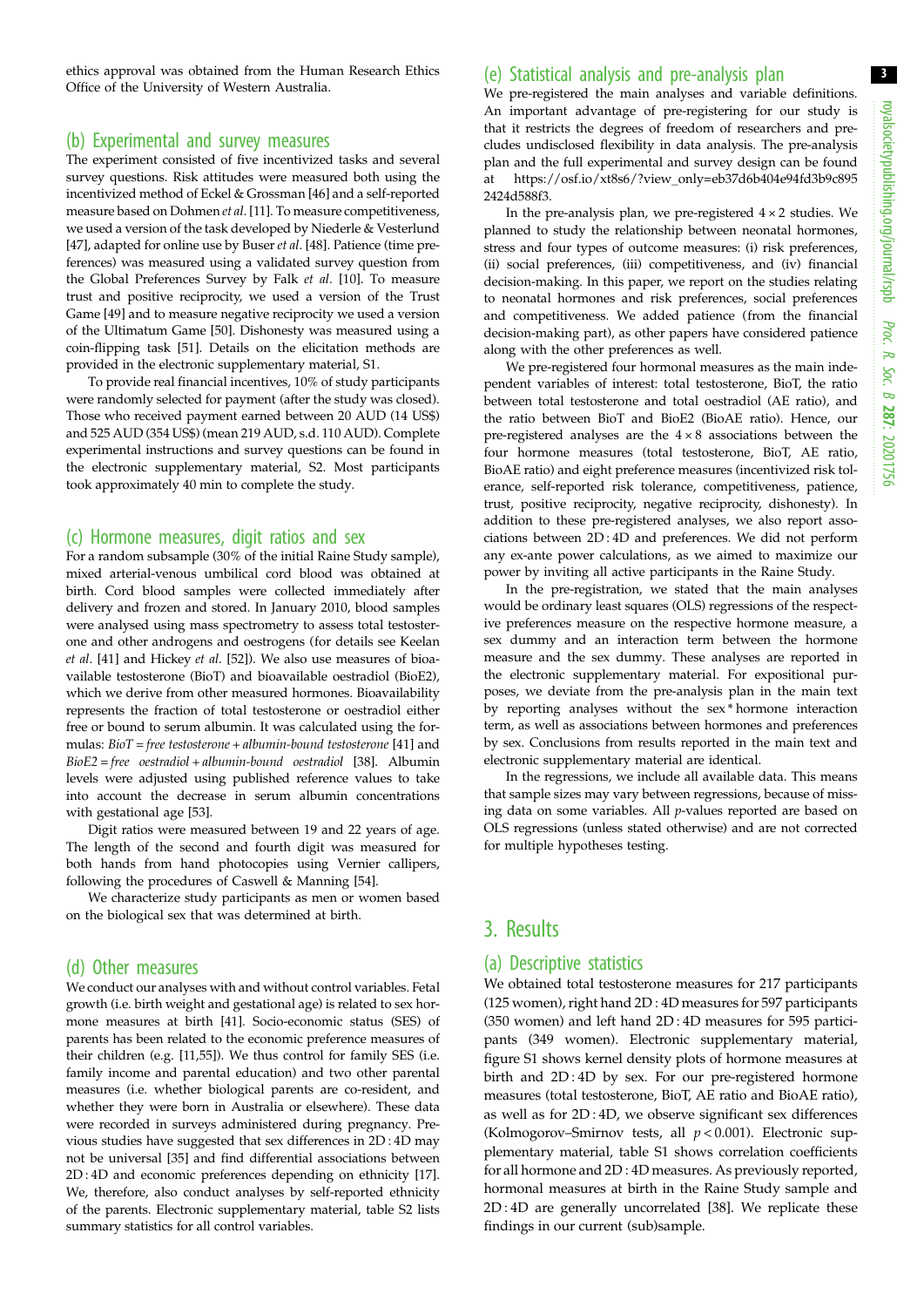<span id="page-3-0"></span>

Figure 1. Sex differences, testosterone (T) at birth, 2D: 4D and economic preferences. Point estimates and 95% confidence intervals from OLS regressions. The respective preference measure is regressed on a dummy that equals 1 for men and 0 for women (left panel), on T at birth and a sex dummy (middle panel) or the left or right hand 2D : 4D ratio and a sex dummy (right panel). \*p < 0.05, \*\*p < 0.01, \*\*\*p < 0.005. Sex, competitiveness and trust are binary measures, all other measures (including T and 2D : 4D) are standardized to have mean 0 and standard deviation 1. Sample sizes:  $n \ge 661$  (sex differences);  $n \ge 200$  (total T at birth);  $n \ge 533$  (2D : 4D). Regression estimates can also be found in the electronic supplementary material, table S3 for sex differences and T at birth and in the electronic supplementary material, table S4 for 2D : 4D. (Online version in colour.)

The left panel in figure 1 shows that we replicate typically observed sex differences: we find that men are more risk tolerant, competitive, patient and negatively reciprocal than women. We do not observe statistically significant sex differences for trust, positive reciprocity and dishonesty. More details can be found in the electronic supplementary material, S3.

#### (b) Testosterone at birth and economic preferences

The middle panel in figure 1 shows associations between total testosterone at birth and preferences. Each estimate controls for sex. For ease of comparison and interpretation, all non-binary outcome measures (both measures of risk tolerance, patience, positive and negative reciprocity, dishonesty) are standardized to have mean 0 and s.d. 1. Electronic supplementary material, table S3 shows the regression estimates.

We find no significant associations between total testosterone at birth and preferences, except for competitiveness. However, this effect runs opposite to the expected direction. A 1 s.d. increase in testosterone at birth is associated with a 9 percentage points (PP) lower likelihood of choosing the competitive tournament payment scheme  $(b = -0.090)$ ,  $t_{202} = -2.58$ , 95% confidence interval (CI) = (-0.159, -0.021),  $n = 205$ ,  $p = 0.011$ ). For all other preference measures, point estimates are small and nonsignificant. Point estimates for risk tolerance (incentivized measure:  $b = 0.084$ ,  $t_{214} = 1.17$ , 95% CI = (-0.058, 0.225), n = 217, p = 0.245; self-reported measure:  $b = 0.028$ ,  $t_{205} = 0.36$ ,  $95\%$  CI = (-0.125, 0.181),  $n =$ 208,  $p = 0.716$ ) and patience  $(b = 0.138, t_{205} = 1.64, 95\%$ CI =  $(-0.027, 0.303)$ ,  $n = 208$ ,  $p = 0.102$ ) are in the expected direction but nonsignificant. For trust  $(b = 0.052, t_{205} = 1.52,$ 95% CI = (-0.015, 0.120), n = 208, p = 0.129), positive reciprocity ( $b = 0.003$ ,  $t_{205} = 0.04$ ,  $95\%$  CI = (-0.148, 0.155),  $n = 208$ ,  $p = 0.964$ ), negative reciprocity ( $b = -0.010$ ,  $t_{197} = -0.13$ , 95% CI = (-0.162, 0.142),  $n = 200$ ,  $p = 0.896$ ) and dishonesty ( $b =$ 0.057,  $t_{197} = 0.79$ ,  $95\%$  CI = (-0.086, 0.200),  $n = 200$ ,  $p = 0.430$ ), point estimates are also small and nonsignificant.

Electronic supplementary material, figure S3 shows associations between other hormonal measures that we pre-registered (BioT, AE ratio and BioAE ratio) and preferences, again controlling for sex. These results are comparable to total testosterone at birth. We find no robust associations between any of these hormonal measures and preferences. Out of 24 associations we only find a significant (negative) association between BioT and competitiveness  $(b = -0.070, t_{201} = -2.11,$ 95% CI =  $(-0.135, -0.005)$ ,  $n = 204$ ,  $p = 0.036$ ), and a significant (positive) association between the AE ratio and trust  $(b = 0.065, t_{205} = 1.98, 95\% \text{ CI} = (0.000, 0.130), n = 208, p = 0.049).$ 

We conduct several (pre-registered) analyses to corroborate the robustness of the null effects reported above. [Figure 2](#page-4-0) shows similar null effects by sex. The left panel of [figure 2](#page-4-0) shows that the significant (negative) association between testosterone at birth and competitiveness is driven by men, as the point estimate is very close to zero for women. All other estimates are not significantly different from zero. Adding interaction terms between sex and testosterone at birth (which we pre-registered) leads to the same conclusions (see the electronic supplementary material, table S3). Electronic supplementary material, figure S4 shows the associations for BioT, the AE ratio and the BioAE ratio by sex. For men, we find a significant (negative) association between BioT and competitiveness and a significant (positive) association between the AE ratio and trust. All other 46 associations, for either sex, are nonsignificant.

Further (not pre-registered) robustness tests are discussed in the electronic supplementary material, S3. The inclusion of additional controls for fetal growth and SES indicators has little effect on the estimates. Similarly, focusing on a subsample of participants with two Caucasian parents leads to virtually identical results. Allowing for nonlinear effects of testosterone at birth does not affect results. Also for oestrogen measures (oestradiol (E2) and BioE2), the associations between oestrogens and preferences are not statistically significant.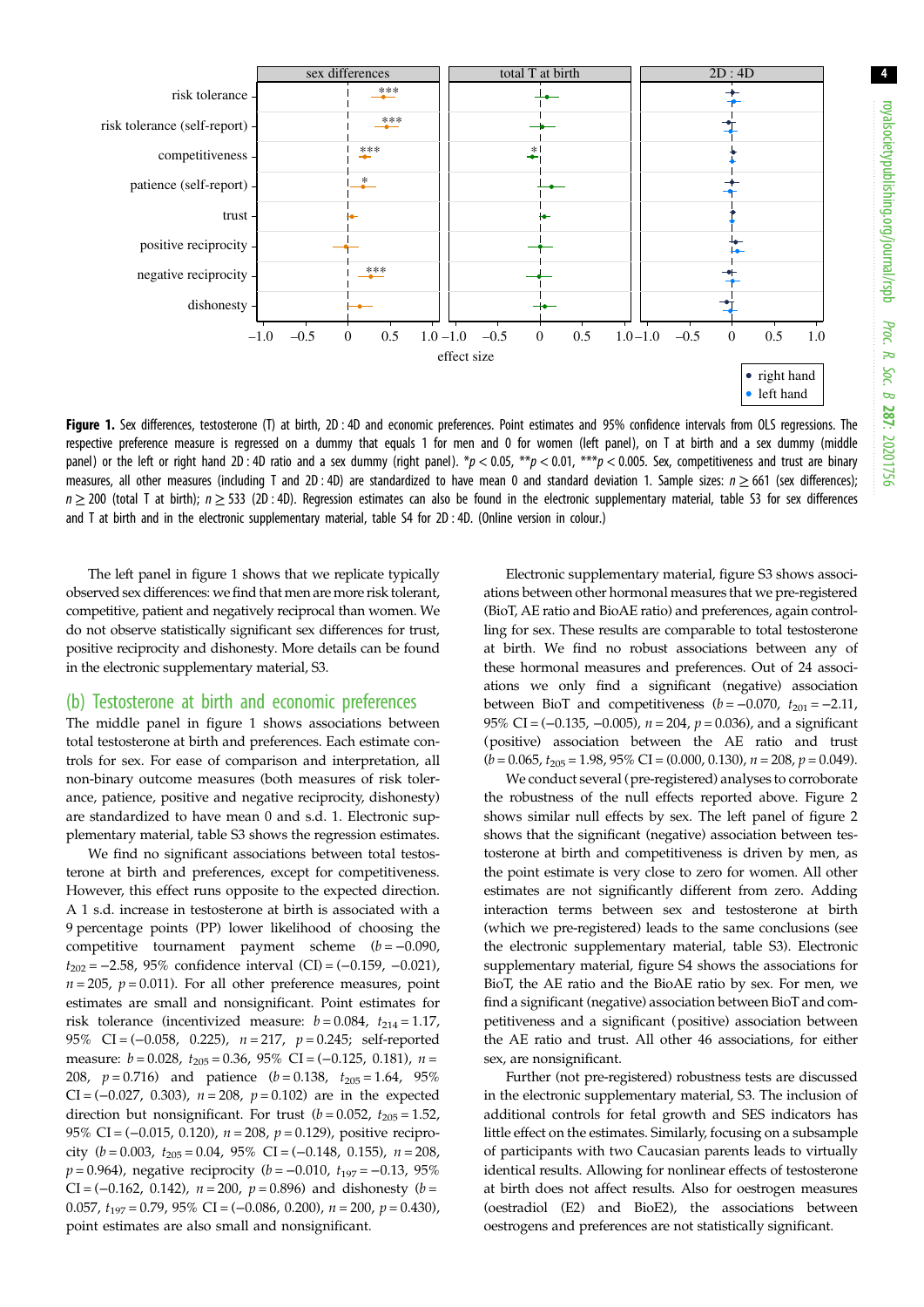<span id="page-4-0"></span>

Figure 2. Testosterone (T) at birth, 2D : 4D and economic preferences (by sex). Point estimates and 95% confidence intervals from OLS regressions. The respective preference measure is regressed on T at birth (left panel), right hand 2D : 4D (middle panel) or left hand 2D : 4D (left panel), separately for women and men. \*p < 0.05, \*\*p < 0.01, \*\*\*p < 0.005. Competitiveness and trust are binary measures, all other measures (including T and 2D : 4D) are standardized to have mean 0 and s.d. 1. Sample sizes:  $n \ge 112$  (women, total T at birth);  $n \ge 88$  (men, total T at birth);  $n \ge 303$  (women, 2D : 4D);  $n \ge 230$  (men, 2D : 4D). Regression estimates can also be found in the electronic supplementary material, table S3 for T at birth and electronic supplementary material, table S4 for 2D : 4D. (Online version in colour.)

#### (c) 2D : 4D and economic preferences

The right panel of [figure 1](#page-3-0) shows associations between 2D : 4D and preference measures. For both hands, we find null effects: none of the associations are significant and the CIs are tight. Electronic supplementary material, table S4 shows the regression estimates. All point estimates are smaller than 0.07 in absolute value and are not statistically significant (all  $n \ge 533$ , all  $p \ge 0.128$ ). All 95% CIs lie within values between −0.15 and 0.15, indicating that effect sizes are small.

The middle and right panels of figure 2 show that the null effects for 2D : 4D and preferences hold for both men and women. When testing men and women separately, none of the associations between 2D : 4D and preferences are significantly different from zero. Adding interaction terms between sex and 2D : 4D leads to the same conclusions (see electronic supplementary material, table S4). Further robustness tests are discussed in the electronic supplementary material, S3. Inclusion of additional controls, allowing for nonlinear effects, using average 2D : 4D or looking at subsamples all lead to virtually identical results.

# (d) Power analyses, equivalence tests and multiple testing corrections

Thus far, our results generally indicate an absence of statistically significant associations between sex hormones at birth, 2D : 4D and preferences. Following the suggestion of the reviewers, and beyond the analyses that we pre-registered, we further investigate what effect sizes are implausible based on our data. To this end, we conduct equivalence tests. Following Lakens [[56\]](#page-7-0), we test whether our observed effect sizes are smaller than the smallest effect size we have sufficient power to detect. For testosterone at birth and risk tolerance, patience, reciprocity and dishonesty, our sample size of  $n \geq 200$  allows us to detect effects larger than 0.22 s.d. units ( $n = 200$ ,  $\alpha = 0.05$  and power = 0.90, two sided), where this effect size is measured as the effect of a 1 s.d. increase in testosterone at birth on the respective preference. For binary preference measures (competitiveness and trust), we have sufficient power to detect effects larger than 0.11 pp. For 2D:4D, the minimal detectable effect size  $(n = 1)$ 533,  $\alpha$  = 0.05 and power = 0.90, two sided) is 0.14 s.d. units (risk tolerance, patience, reciprocity and dishonesty) or 0.07 pp (competitiveness and trust).

To test for equivalence, we use the 'two one-sided tests' procedure (e.g. Lakens [\[56](#page-7-0)]). Electronic supplementary material, figure S10 and table S5 show the results. For the association between testosterone at birth and risk attitudes (both measures), trust, positive and negative reciprocity and dishonesty, we can reject effect sizes larger than the minimum detectable effect size. For the associations between testosterone at birth and competitiveness and patience, we cannot reject that the effect is larger than the minimum detectable effect size. For 2D : 4D and preferences, we can reject effect sizes larger than the minimum detectable effect size for all preference measures.

Following our pre-analysis plan, we did not correct for multiple hypothesis testing. We pre-registered 32 tests: eight preference times four hormone measures. Out of these 32 tests, three resulted in a p-value smaller than 0.05. We did not pre-register multiple comparison correction, yet see three justifiable corrections for multiple testing, based on 32 comparisons (correct for all tests), eight comparisons (correct for all preference measures across hormones) or four comparisons (correct for all hormonal measures across preferences). In the electronic supplementary material, table S6, we report adjusted p-values (q-values) based on 32, eight or four comparisons, both using Bonferroni corrections and false discovery rate corrections [[57,58](#page-7-0)]. The (negative) association between total testosterone at birth and competitiveness remains statistically significant if we correct for four comparisons but not if we correct for eight or 32 comparisons. The (negative) association between BioT and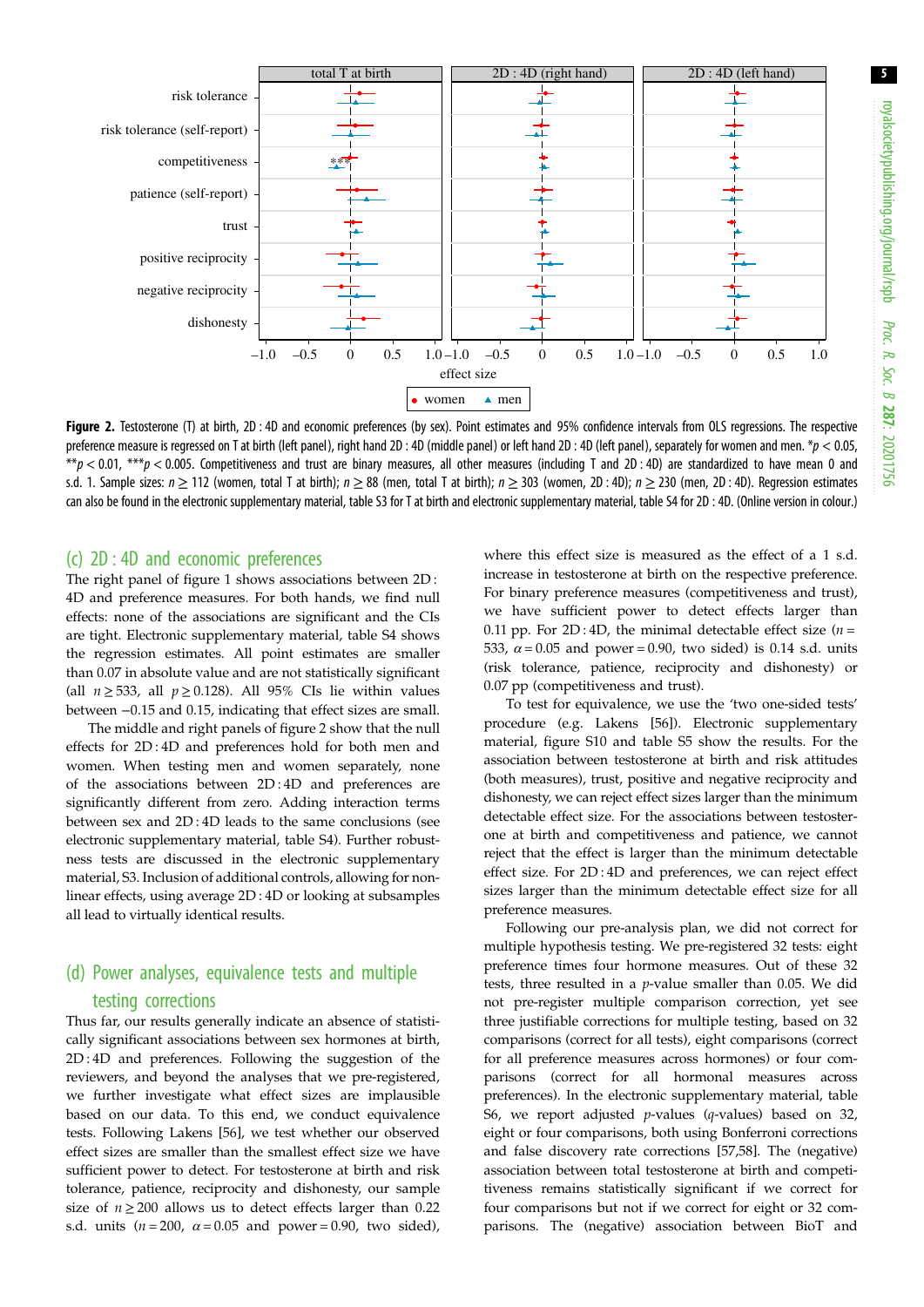competitiveness and the (positive) association between the AE ratio and trust are both no longer statistically significant, regardless of whether we correct for four, eight or 32 comparisons.

# 4. Discussion

We estimate associations between neonatal sex hormones and later-life economic preferences. Unlike previous research, we use direct measures of neonatal sex hormone concentrations, measured from umbilical cord blood collected at birth. We find no significant associations between total testosterone at birth and preferences, except for competitiveness. However, this effect runs opposite to the expected direction. The point estimates are between 0.05 and 0.09 pp for binary preference measures (competitiveness and trust) and between 0.001 and 0.14 s.d. for non-binary preference measures (risk tolerance, patience, positive/negative reciprocity, dishonesty). We also examine the widely used 2D : 4D digit ratio in a sample larger than most previous studies. For 2D : 4D, we estimate null effects with point estimates between 0.003 and 0.02 pp and 0.001 and 0.06 s.d.

In our study, we have hormone measures from umbilical cord blood for over 200 participants (depending on the preference measure), which gives us 90% power to detect effect sizes of 0.22 s.d. ( $\alpha$  = 0.05, two sided). This means that we lack the power to detect effects smaller than 0.22 s.d. We use a relatively large sample of  $2D:4D$  measures  $(n = 533)$ , which gives us 90% power to detect effect sizes of 0.14 s.d.  $(\alpha = 0.05$ , two sided). Based on previous papers, it is plausible that effect sizes are smaller than this. For example, for risk attitudes, Brañas-Garza et al. [\[17](#page-6-0)] report an effect of 0.08 s.d.  $(n = 543)$ , based on our calculations of results reported in Brañas-Garza et al. [\[59](#page-7-0)]), Bönte et al. [\[60](#page-7-0)] report an effect size of 0.10 s.d.  $(n = 432)$  and Garbarino *et al.* [\[16](#page-6-0)] report an effect of 0.16 s.d.  $(n = 151,$  based on our calculations). To reliably detect such small effects, larger samples are needed. For example, to detect an effect of 0.08 s.d. with 90% power ( $\alpha$  = 0.05) a sample size of  $n = 1600$  is required. This means that previously detected small effects come from low-powered studies, which could lead to overestimation of effect sizes (type-M errors, [\[61](#page-7-0)]). It is important to note that many studies also report null effects. Parslow et al. [\[22](#page-6-0)] survey the literature on 2D : 4D and risk attitudes and find that based on 18 papers, 93 out of 109 reported tests are nonsignificant. Studies with larger samples will have more power to make more definitive claims. It is also interesting to establish relevant moderators for the effects of hormones on outcome measures (see e.g. [\[62](#page-7-0)]). For example, one moderator could be levels of adult sex hormones. Moreover, umbilical cord blood measures of sex hormones are relatively new in the literature. We hope that future research will provide additional validation tests of this measure. These validation studies will provide a stronger basis for future studies using umbilical cord blood measures.

Our conclusions have several constraints on generality (cf. [[63\]](#page-7-0)). Our sample consists of young Western Australian adults. We believe that our findings would generalize to other adult samples, yet encourage continuous explorations of the effects, particularly in older adults and populations from non-Western societies. In terms of materials, we believe that our findings would generalize to other measurement methods that quantify economic preferences using incentivized economic games or validated survey questions, answered in private. Furthermore, we highlight the importance of measuring sex hormones at birth under the same conditions as stipulated in the paper. We have no reason to believe that the results depend on other characteristics of the participants, materials or context.

Our findings contribute to two streams of literature. First, to the large literature on the relationship between sex hormones around birth and economic preferences, which shows mixed results based on 2D : 4D. These previous studies are inconsistent in the measures used for 2D : 4D. Some studies use the left hand, others the right hand or the average of both hands. Some studies document effects only for men, whereas others only for women [[21,22\]](#page-6-0). Besides 2D : 4D, other measures of testosterone around birth have been used in prior research and all measures have their own limitations. One possibility is to use amniotic fluid collected at midgestation. However, this is a risky procedure and therefore typically only conducted with high-risk pregnancies, resulting in selection bias. An alternative is to compare twins with either a male or female co-twin. Cronqvist et al. [[64\]](#page-7-0) find that women with a male co-twin take significantly more financial investment risk later in life compared to women with a female co-twin. Bütikofer et al. [[65\]](#page-7-0) find that women with a male co-twin have worse educational outcomes and lower later-life earnings. A limitation of twin studies is that the sex of the co-twin can also affect behaviour through socialization after birth [\[66](#page-7-0)]. Turning to our umbilical cord blood measure, it is possible that critical periods for hormone exposure and neurodevelopment occur early in gestation. While different measures of sex hormones around birth all have their own limitations, including ours, it is crucial to find convergent evidence across measures. More than 1400 studies rely on 2D : 4D to assess fetal hormonal exposure, which makes it essential to test the convergent validity of this measure against others.

Second, and more broadly, our work adds to the literature on the origins of preferences. Prior studies reported associations between individual differences in economic preferences and biological factors such as genetics and neuroanatomy (e.g. [\[67](#page-7-0)–[69\]](#page-7-0)). Moreover, other neonatal factors than hormone exposure have been associated with socio-economic outcomes [\[5,6,](#page-6-0)[70\]](#page-7-0). Sex differences in economic preferences are, at least in part, shaped by the social environment [\[71](#page-7-0),[72\]](#page-7-0). Another growing literature shows that early childhood experiences, social interactions and teaching can shape personality and preferences (e.g. [\[2,3](#page-6-0),[73,74\]](#page-7-0)). A promising avenue for future research is to shed more light on the interaction between hormones, genetic factors, parenting, social environment and learning in shaping preferences.

Ethics. Ethics approval was obtained from the Human Research Ethics Office of the University of Western Australia.

Data accessibility. The data were collected as part of the Raine Study. No data from the Raine Study can be made available in the public domain as the Raine Study is committed to a high level of confidentiality of the data in line with the informed consent provided by participants. The authors and the Raine Study will assist, however, to provide data access for verification purposes. Interested researchers can apply to access the data through the Raine Study processes. Authors' contributions. B.v.L. and P.S. initiated the study; B.v.L., P.S., J.B., G.N., J.S. and A.W. designed the study; B.v.L. analysed data; B.v.L. and P.S. wrote the paper; B.v.L., P.S., J.B. and J.S. obtained funding to perform the study. All authors provided comments on the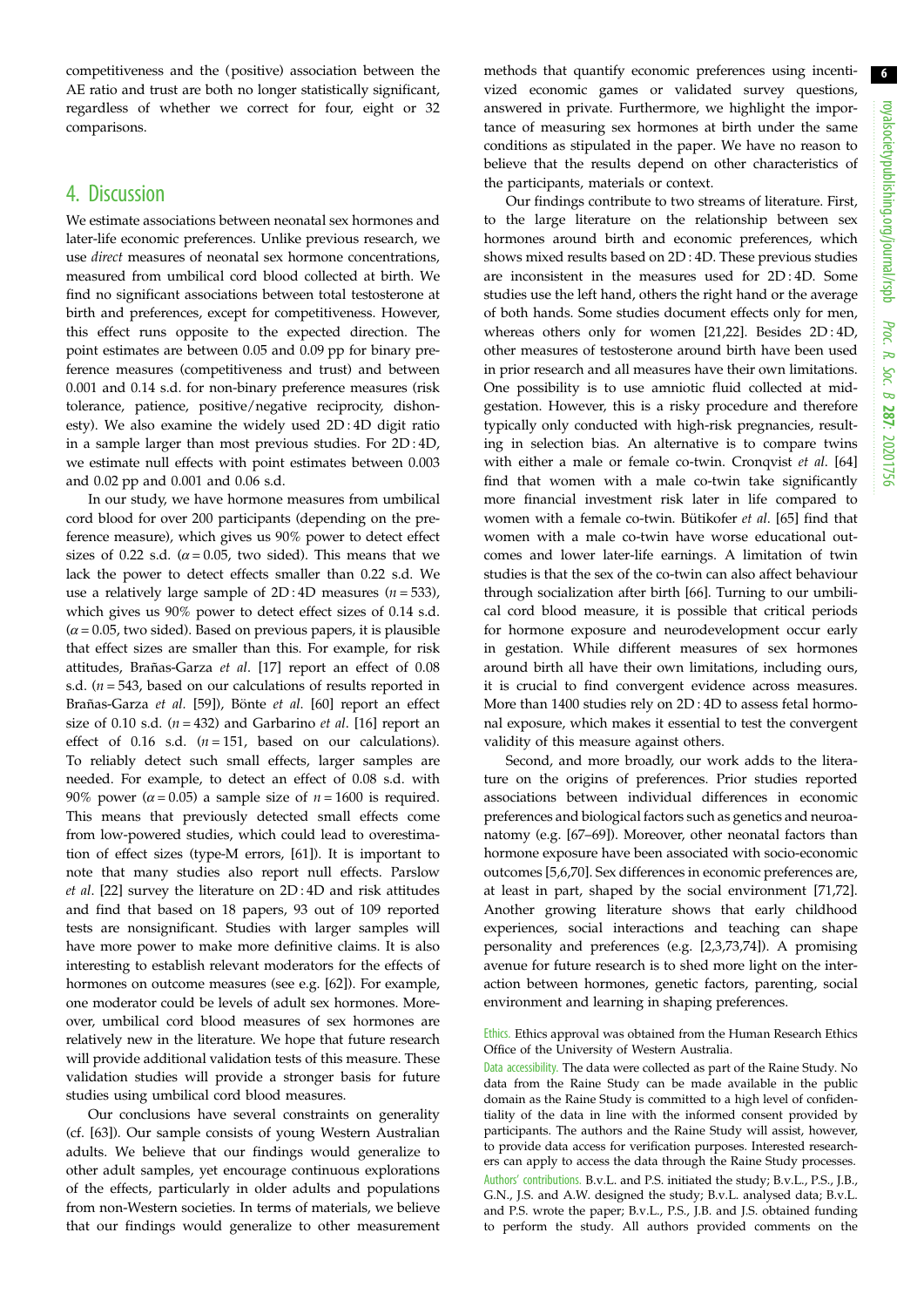<span id="page-6-0"></span>manuscript and approved its final version for submission. B.v.L. and P.S. contributed equally to this paper.

Competing interests. There are no competing interests.

Funding. We are grateful to the IAST, Tilburg University and Maastricht University for funding. P.S. acknowledges funding from the Dutch Science Foundation NWO (016.Veni.175.019). G.N. acknowledges funding from the National Science Foundation Early Career Development Program grant (1942917), and thanks Carlos and Rosa de la Cruz for ongoing support. J.S. acknowledges IAST funding from the French National Research Agency ANR (ANR-17- EURE-0010). A.W. is funded by the National Health and Medical Research Council (no. 1077966). The Raine Study has been supported by the National Health and Medical Research Council over the last 30 years, with additional funding for core management provided by the University of Western Australia (UWA), Raine Medical Research Foundation, Telethon Kids Institute, UWA Faculty of Medicine, Dentistry and Health Sciences, Women and Infants Research Foundation, Curtin University, Edith Cowan University, Murdoch University and the University of Notre Dame Australia.

Acknowledgements. For excellent research assistance, we thank Dylan Manfredi, Myrte ter Horst and the Raine Study staff. We thank Coren Apicella, Anna Dreber, Alan Fiske, Nordin Hanssen and Jeff Keelan for helpful suggestions and comments. We are extremely grateful to the Raine Study participants who took part in this study and the Raine Study team for cohort coordination and data collection.

# **References**

- 1. Ross L, Nisbett RE. 2011 The person and the situation: perspectives of social psychology. London, UK: Pinter & Martin Publishers.
- 2. Alan S, Ertac S. 2018 Fostering patience in the classroom: results from randomized educational intervention. J. Political Econ. 126, 1865-1911. [\(doi:10.1086/699007](http://dx.doi.org/10.1086/699007))
- 3. Kosse F, Deckers T, Pinger P, Schildberg-Hörisch H, Falk A. 2020 The formation of prosociality: causal evidence on the role of social environment. J. Political Econ. 128, 434–467. ([doi:10.1086/704386\)](http://dx.doi.org/10.1086/704386)
- 4. Wadhwa PD, Buss C, Entringer S, Swanson JM. 2009 Developmental origins of health and disease: brief history of the approach and current focus on epigenetic mechanisms. Semin. Reprod. Med. 27, 358–368. ([doi:10.1055/s-0029-1237424\)](http://dx.doi.org/10.1055/s-0029-1237424)
- 5. Almond D, Currie J. 2011 Killing me softly: the fetal origins hypothesis. J. Econ. Perspect. 25, 153–172. [\(doi:10.1257/jep.25.3.153\)](http://dx.doi.org/10.1257/jep.25.3.153)
- 6. Aizer A, Currie J. 2014 The intergenerational transmission of inequality: maternal disadvantage and health at birth. Science 344, 856-861. ([doi:10.](http://dx.doi.org/10.1126/science.1251872) [1126/science.1251872\)](http://dx.doi.org/10.1126/science.1251872)
- 7. Phoenix CH, Goy RW, Gerall AA, Young WC. 1959 Organizing action of prenatally administered testosterone propionate on the tissues mediating mating behavior in the female guinea pig. Endocrinology 65, 369–382. ([doi:10.1210/endo-65-](http://dx.doi.org/10.1210/endo-65-3-369) [3-369](http://dx.doi.org/10.1210/endo-65-3-369))
- 8. Manning JT. 2002 Digit ratio: a pointer to fertility, behavior, and health. New Brunswick, NJ: Rutgers University Press.
- 9. Sutter M, Kocher MG, Glätzle-Rützler D, Trautmann ST. 2013 Impatience and uncertainty: experimental decisions predict adolescents' field behavior. Am. Econ. Rev. 103, 510–531. ([doi:10.1257/aer.103.](http://dx.doi.org/10.1257/aer.103.1.510) [1.510](http://dx.doi.org/10.1257/aer.103.1.510))
- 10. Falk A, Becker A, Dohmen T, Enke B, Huffman D, Sunde U. 2018 Global evidence on economic preferences. Q. J. Econ. 133, 1645–1692. ([doi:10.](http://dx.doi.org/10.1093/qje/qjy013) [1093/qje/qjy013](http://dx.doi.org/10.1093/qje/qjy013))
- 11. Dohmen T, Falk A, Huffman D, Sunde U, Schupp J, Wagner GG. 2011 Individual risk attitudes: measurement, determinants, and behavioral consequences. J. Eur. Econ. Assoc. 9, 522–550. [\(doi:10.1111/j.1542-4774.2011.01015.x](http://dx.doi.org/10.1111/j.1542-4774.2011.01015.x))
- 12. Buser T, Niederle M, Oosterbeek H. 2014 Gender, competitiveness, and career choices. Q. J. Econ. 129, 1409–1447. [\(doi:10.1093/qje/qju009\)](http://dx.doi.org/10.1093/qje/qju009)
- 13. Charness G, Rabin M. 2002 Understanding social preferences with simple tests. Q. J. Econ. 117, 817–869. ([doi:10.1162/003355302760193904\)](http://dx.doi.org/10.1162/003355302760193904)
- 14. Riedl A, Smeets P. 2017 Why do investors hold socially responsible mutual funds? J. Finance 72, 2505–2550. [\(doi:10.1111/jofi.12547](http://dx.doi.org/10.1111/jofi.12547))
- 15. Coates JM, Gurnell M, Rustichini A. 2009 Second-tofourth digit ratio predicts success among highfrequency financial traders. Proc. Natl Acad. Sci. USA 106, 623–628. ([doi:10.1073/pnas.0810907106](http://dx.doi.org/10.1073/pnas.0810907106))
- 16. Garbarino E, Slonim R, Sydnor J. 2011 Digit ratios (2D:4D) as predictors of risky decision making for both sexes. J. Risk Uncertain. 42, 1–26. [\(doi:10.](http://dx.doi.org/10.1007/s11166-010-9109-6) [1007/s11166-010-9109-6\)](http://dx.doi.org/10.1007/s11166-010-9109-6)
- 17. Brañas-Garza P, Galizzi MM, Nieboer J. 2018 Experimental and self-reported measures of risk taking and digit ratio (2D:4D): evidence from a large, systematic study. Int. Econ. Rev. 59, 1131–1157. [\(doi:10.1111/iere.12299](http://dx.doi.org/10.1111/iere.12299))
- 18. Aycinena D, Rentschler L. 2018 Discounting and digit ratio: low 2D:4D predicts patience for a sample of females. Front. Behav. Neurosci. 11, 257. [\(doi:10.](http://dx.doi.org/10.3389/fnbeh.2017.00257) [3389/fnbeh.2017.00257](http://dx.doi.org/10.3389/fnbeh.2017.00257))
- 19. Buser T. 2012 Digit ratios, the menstrual cycle and social preferences. Games Econ. Behav. 76, 457–470. ([doi:10.1016/j.geb.2012.07.006](http://dx.doi.org/10.1016/j.geb.2012.07.006))
- 20. Brañas-Garza P, Kovářík J, Neyse L. 2013 Second-tofourth digit ratio has a non-monotonic impact on altruism. PLoS ONE 8, e60419. ([doi:10.1371/journal.](http://dx.doi.org/10.1371/journal.pone.0060419) [pone.0060419\)](http://dx.doi.org/10.1371/journal.pone.0060419)
- 21. Apicella CL, Carré JM, Dreber A. 2015 Testosterone and economic risk taking: a review. Adapt. Hum. Behav. Physiol. 1, 358–385. [\(doi:10.1007/s40750-014-0020-2\)](http://dx.doi.org/10.1007/s40750-014-0020-2)
- 22. Parslow E, Ranehill E, Zethraeus N, Blomberg L, von Schoultz B, Lindén Hirschberg A, Johannesson M, Dreber A. 2019 The digit ratio (2D:4D) and economic preferences: no robust associations in a sample of 330 women. J. Econ. Sci. Assoc. 5, 149–169. ([doi:10.1007/s40881-019-00076-y\)](http://dx.doi.org/10.1007/s40881-019-00076-y)
- 23. Neyse L, Johanneson M, Dreber A. 2020 2D:4D does not predict economic preferences: evidence from a large, representative sample. In SSRN Working Paper. [\(doi:10.2139/ssrn.3576515\)](http://dx.doi.org/10.2139/ssrn.3576515)
- 24. Manning JT, Scutt D, Wilson J, Lewis-Jones DI. 1998 The ratio of 2nd to 4th digit length: a predictor of sperm numbers and concentrations of testosterone, luteinizing hormone and oestrogen. Hum. Reprod. 13, 3000–3004. ([doi:10.1093/](http://dx.doi.org/10.1093/humrep/13.11.3000) [humrep/13.11.3000\)](http://dx.doi.org/10.1093/humrep/13.11.3000)
- 25. Lutchmaya S, Baron-Cohen S, Raggatt P, Knickmeyer R, Manning JT. 2004 2nd to 4th digit ratios, fetal testosterone and estradiol. Early Hum. Dev. 77, 23–28. ([doi:10.1016/j.earlhumdev.2003.](http://dx.doi.org/10.1016/j.earlhumdev.2003.12.002) [12.002](http://dx.doi.org/10.1016/j.earlhumdev.2003.12.002))
- 26. Galis F, Ten Broek CM, Van Dongen S, Wijnaendts LC. 2010 Sexual dimorphism in the prenatal digit ratio (2D:4D). Arch. Sex. Behav. 39, 57–62. [\(doi:10.](http://dx.doi.org/10.1007/s10508-009-9485-7) [1007/s10508-009-9485-7](http://dx.doi.org/10.1007/s10508-009-9485-7))
- 27. Zheng Z, Cohn MJ. 2011 Developmental basis of sexually dimorphic digit ratios. Proc. Natl Acad. Sci. USA 108, 16 289–16 294. [\(doi:10.1073/pnas.](http://dx.doi.org/10.1073/pnas.1108312108) [1108312108](http://dx.doi.org/10.1073/pnas.1108312108))
- 28. Ventura T, Gomes MC, Pita A, Neto MT, Taylor A. 2013 Digit ratio (2D:4D) in newborns: influences of prenatal testosterone and maternal environment. Early Hum. Dev. 89, 107–112. ([doi:10.1016/j.](http://dx.doi.org/10.1016/j.earlhumdev.2012.08.009) [earlhumdev.2012.08.009\)](http://dx.doi.org/10.1016/j.earlhumdev.2012.08.009)
- 29. Leslie M. 2019 The mismeasure of hands? Science 364, 923–925. [\(doi:10.1126/science.364.6444.923\)](http://dx.doi.org/10.1126/science.364.6444.923)
- 30. Richards G. 2017 What is the evidence for a link between digit ratio (2D:4D) and direct measures of prenatal sex hormones? Early Hum. Dev. 113, 71–72. ([doi:10.1016/j.earlhumdev.2017.08.003\)](http://dx.doi.org/10.1016/j.earlhumdev.2017.08.003)
- 31. McIntyre MH, Ellison PT, Lieberman DE, Demerath E, Towne B. 2005 The development of sex differences in digital formula from infancy in the Fels Longitudinal Study. Proc. R. Soc. B 272, 1473–1479. ([doi:10.1098/rspb.2005.3100\)](http://dx.doi.org/10.1098/rspb.2005.3100)
- 32. Trivers R, Manning J, Jacobson A. 2006 A longitudinal study of digit ratio (2D:4D) and other finger ratios in Jamaican children. Horm. Behav. 49, 150–156. [\(doi:10.1016/j.yhbeh.2005.05.023\)](http://dx.doi.org/10.1016/j.yhbeh.2005.05.023)
- 33. Nave G et al. In press. No evidence for a difference in 2D:4D ratio between youth with elevated prenatal androgen exposure due to congenital adrenal hyperplasia and controls. Horm. Behav. ([doi:10.1016/j.yhbeh.2020.104908\)](http://dx.doi.org/10.1016/j.yhbeh.2020.104908)
- 34. Berenbaum SA, Bryk KK, Nowak N, Quigley CA, Moffat S. 2009 Fingers as a marker of prenatal